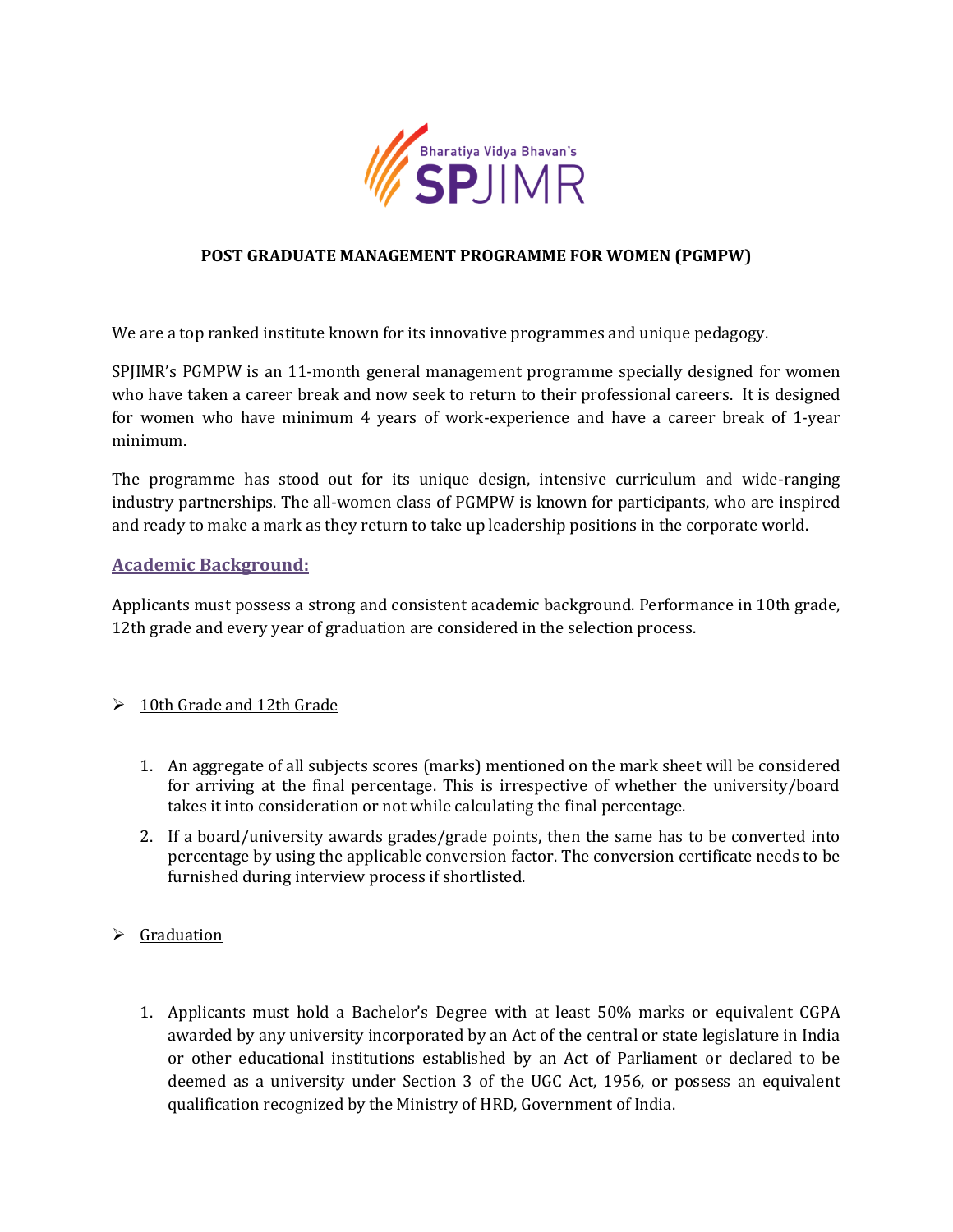- 2. The bachelor's degree or equivalent qualification obtained by the applicant must entail a minimum of three years of education after completing higher secondary schooling (10+2) or equivalent. The percentage obtained by the candidate in the bachelor's degree would be based on the practice followed by the institution/university from where the candidate has obtained the degree. The degree awarded by an institute/university should be recognized by the Association of Indian Universities (AIU).
- 3. If the applicants have undergone/completed an integrated master's degree or dual degree directly after their 12th, the percentage of marks obtained as per their institute/university norms, which is considered as equivalent to bachelor's degree will be considered.
- 4. Bachelor's degree of an Indian applicant who has studied oversees awarded by a college/institute/university, should be recognized by the Association of Indian Universities (AIU)/other appropriate authorities.
- 5. If the institute provides grades/CGPA instead of marks, a conversion of the same to equivalent percentage is mandatory. If no conversion factor is available/provided, then obtained CGPA needs to be multiplied by conversion factor of 10 to obtain the percentage. The conversion certificate needs to be furnished during the interview process if shortlisted. If no conversion factor exists, then a certificate from the institution/university certifying the practice needs to be provided during the interview process if shortlisted.

## **Work Experience**

- Minimum 4 years of full time work experience.
- Proof of work experience such as offer letter, salary slips and the experience letter will have to be provided.

## **Entrance score**

- GMAT/NMAT/CAT/XAT score are accepted
- The validity of the tests are as follows:

| <b>Test Score</b> | <b>Validity</b>                     |
|-------------------|-------------------------------------|
| <b>GMAT</b>       | Exam taken on or after January 2017 |
| <b>NMAT</b>       | Exam taken on or after January 2022 |
| <b>XAT</b>        | Exam taken on or after January 2022 |
| $\Gamma$ AT       | Exam taken between 2019 to 2022     |

A valid GMAT/NMAT/CAT/XAT score is required for admission to the PGMPW programme at SPJIMR. However, those applicants who do not have their scores while filling the application form can still apply without the score.

Please note that it is mandatory to submit the entrance exam scores by 31st December 2022.